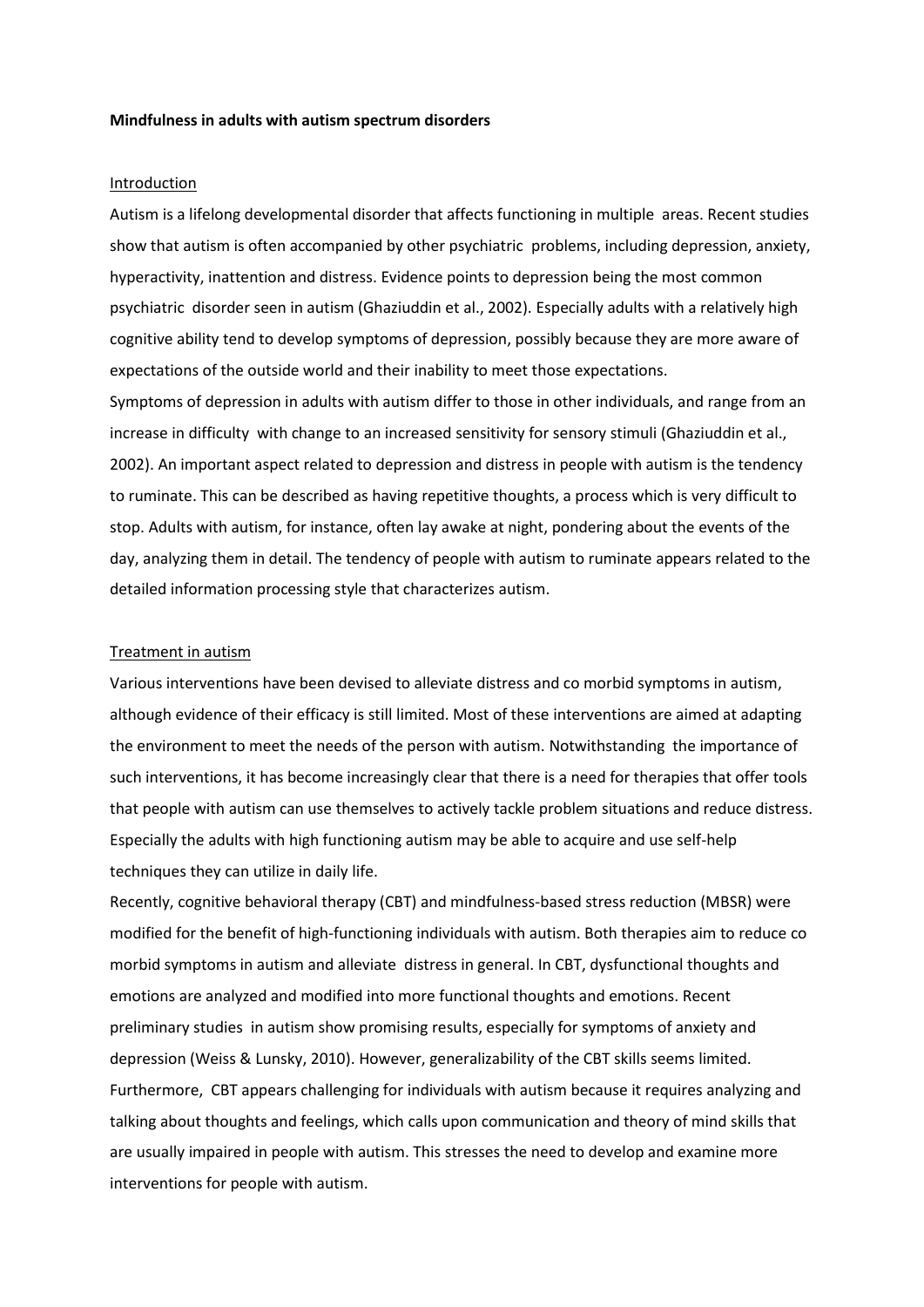In MBSR, a person learns to focus their attention on the present moment, which impedes ruminative thoughts and emotions. MBSR has recently been modified for people with autism, taking into account their information processing characteristics. A clear merit of this intervention is that it requires few theory of mind and communication skills, since thoughts and emotions are not analyzed. During the MBSR training, meditation skills are taught, which the individual can utilize in their everyday life, in order to reduce rumination and symptoms of distress. The skills can be applied in any situation a person encounters in their life. A drawback of MBSR is the time involved; participants need to practice at home for half an hour to an hour a day during the training. For the individuals with ASD who do the training, MBSR seems an effective treatment to reduce symptoms of anxiety, depression and rumination (Spek et al., submitted).

In the following passages we will elaborate on the theoretical and practical aspects of an MBSR group intervention for high functioning adults with ASD. We will end with a discussion about the effects of MBSR in this group, as recorded from a randomized controlled trial and from clinical practice.

# Theoretical aspects of MBSR in adults with ASD

In the MBSR training module, the concepts 'doing-mode' and 'being-mode' are central. Both modes are described as conditions of the brain: When the brain is in a doing-mode, it is thinking and actively seeking solutions for problems. The brain is then focused on achievement and outcome. However, when there is nothing you can do or say to solve the problem, it is not useful and often even frustrating and counterproductive to keep searching for solutions (ruminating). In these situations it would be better to stop searching and accept the situation as it is. This state of mind can be described as a being-mode: not wishing to change, not worrying about goals in the future, but experiencing what is present at that moment and accepting the way it is.

Often, participants in the MBSR group ask if it is possible to *do* something when you are in the beingmode. We then explain that you can ride a bike in the being-mode if you concentrate on the present, on, for example, the wind in your hair or feeling your muscles. If you ride the bike in the doing-mode, you are not aware of the present moment, but instead thinking about work or other things that are in the past or future.

While the doing-mode can be very useful when trying to achieve something, people with autism often remain in the doing-mode when this is not, or no longer, of benefit. When lying in bed, for instance, and wanting to go to sleep, or when there is a problem that cannot be solved, people with autism often keep pondering. In these situations they often feel the urge to 'stop thinking', but are unable to do so. For many people with autism, it is very difficult to create a peaceful or still mind. During the MBSR training, the participants learn to gain more control over the focus of the mind, for instance by actively directing attention to breathing or to certain parts of the body. When the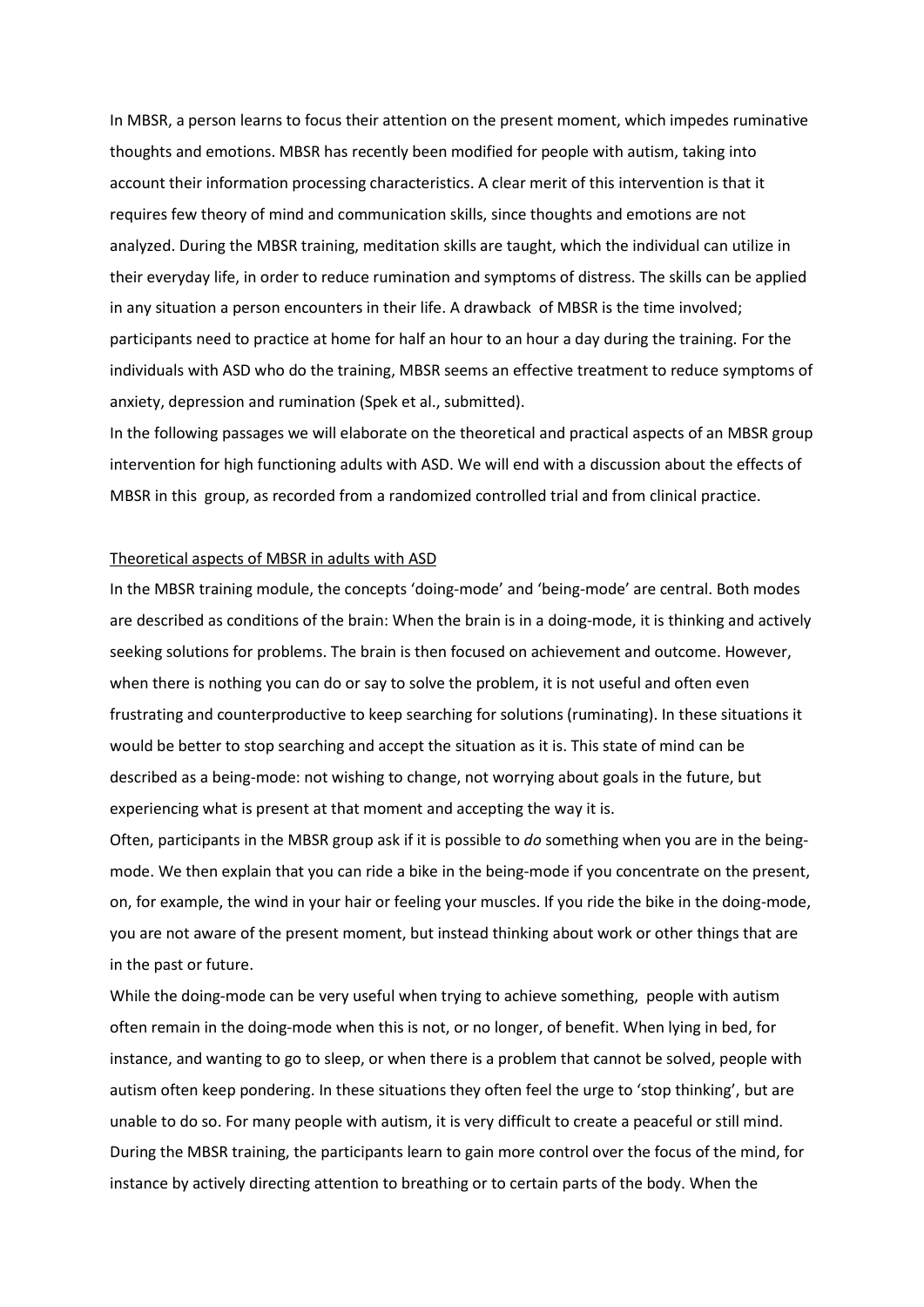attention is thus focused, it can feel as if the mind is more at peace, because the attention is diverted away from thoughts and actions, towards a more peaceful focus and thus into the being-mode. This can help to stop the thought cycle and fall asleep. When people with ASD learn to influence the mode of the brain, it helps them to actively create a more peaceful mind, by shifting from the doingmode to the being-mode.

Another key aspect of the MBSR training for people with ASD is acceptance of the situation as it is. Many people waste energy on trying to change things that can not be changed. Acceptance often requires less energy than keeping up the fight for something that cannot realistically be changed. This is always a theme of the MBSR training and it is one that is recognizable for many adults with ASD.

#### Practical aspects

MBSR can be taught in a group or individually, using the book 'Mindfulness in adults with ASD'. This book has so far been published in Dutch and German; it has yet to be translated into English. During the MBSR training, different meditation techniques are taught. These techniques are practiced in daily life situations (for instance at home or at work), accompanied by an audio file. The meditations have been adapted for the information processing style of autism. For example, words or sentences that are ambiguous or that require imagination skills were avoided. One example is that in regular mindfulness, participants are asked to breath in and direct the breath to the toes. In our try-out MBSR training, a man with autism remarked, while pointing to his stomach: 'I can't do that because my lungs end here'. Based on those and other experiences of the try-out group, we modified the instructions.

The meditation techniques can be practiced lying down, while sitting, walking or in any other way that feels comfortable. The length of the meditations vary between five and forty minutes, depending on what is convenient and what suits the individual's needs. During the MBSR training, the participants explore which meditation techniques they find helpful and in which situations they experience most benefit. After the nine-week mindfulness training, each individual draws up a schedule of meditations they want to integrate into their daily life including when and where to incorporate them. Often, they will ask someone close to them to help them keep practicing mindfulness.

It is important to also mention that in some situations, MBSR is not advisable. For instance when the person is experiencing any sort of upheaval in their life, they may not have the focus or the energy for the MBSR training, since it requires daily home practice. Furthermore, acute psychiatric conditions (psychosis or severe depression) are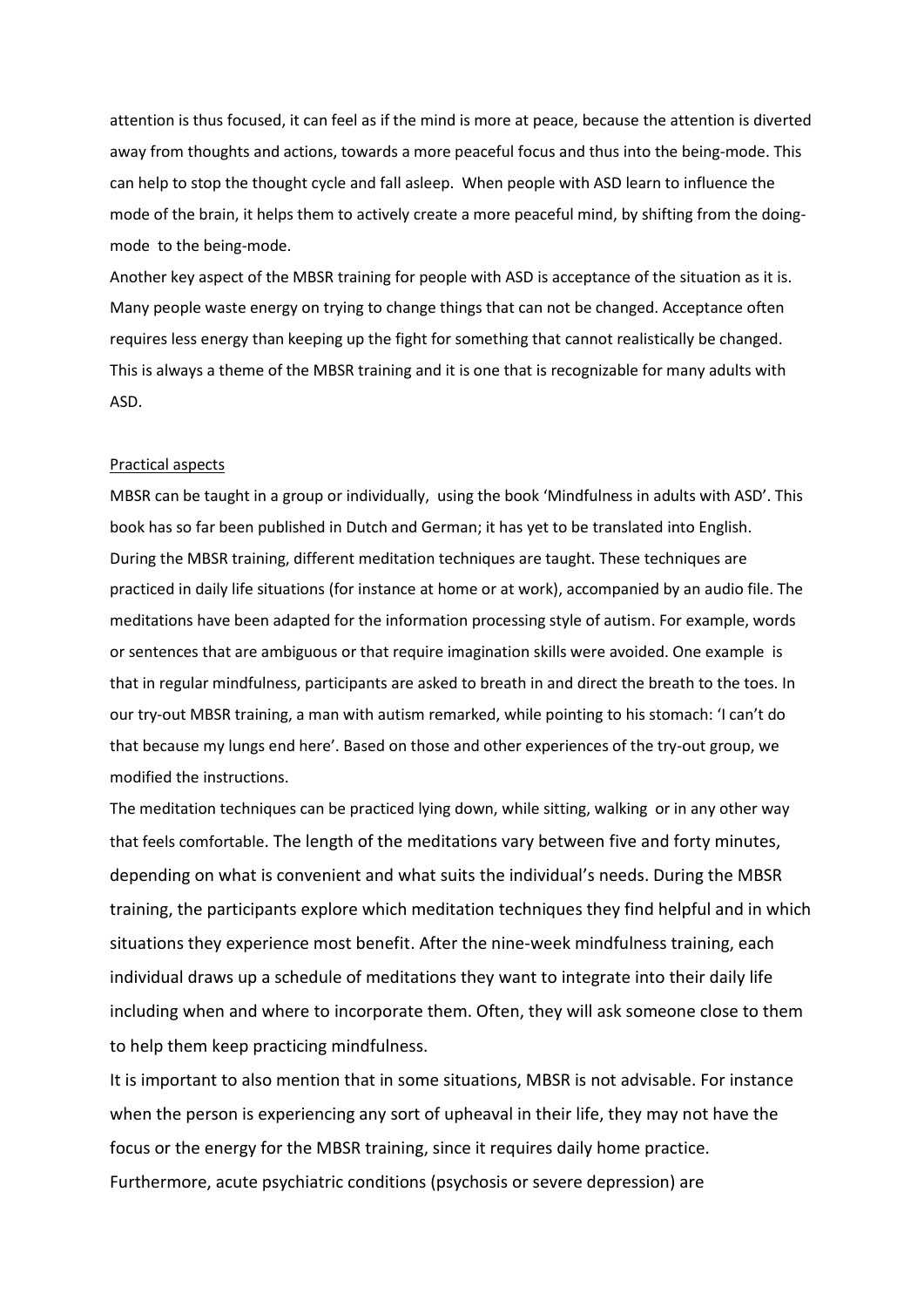contraindications for following MBSR and require other interventions before MBSR should be considered.

## Training effects of MBSR in autism.

MBSR in ASD has been studied in adolescents and adults. Two studies were performed in adolescents with either high-functioning autism or Asperger syndrome and results were promising (Singh et al., 2011a,b). In these intervention studies, the adolescents were taught to shift their attention from their emotion (anger, frustration), to focus on the soles of their feet. The results showed a decrease in anger and aggression.

In our study, 42 adults with ASD were randomly assigned into a 9-week MBSR training or a wait-list control group. The results showed a significant reduction in depression, anxiety and rumination in the group who followed the MBSR training, as opposed to the control group. Furthermore, positive affect increased and negative affect decreased in the intervention group, but not in the control group. We concluded that adults with ASD can acquire meditation skills and apply these to their private life in a way that reduces distress and improves wellbeing (Spek et al., submitted). Outside of the study we also asked the participants in person if and how the MBSR group training helped them. Firstly, we noticed that on average, each group (with 10 to 12 participants) contained one person who reported no benefit from MBSR. Although more research is necessary to examine predictors of the benefits from MBSR in this group, one of adults with ASD who participated in an MBSR group offered an interesting suggestion. She hypothesized that treatment benefit might be related to the ability to 'feel the body'; if one cannot feel any bodily sensations, it may be difficult to focus on the body or breathing. This may impede the ability to benefit from MBSR. When looking at the participants who did report positive effects from MBSR, the improvement mentioned the most, was the ability to fall asleep more easily, often by directing attention to the body (body scan) or to the act of breathing. Secondly, many participants mentioned that MBSR helped them to be less hindered by ruminative thoughts, by directing attention onto something else. Most of these participants practiced the thinking meditation (focusing on thoughts passing by) or the breathing meditation, mostly during the day, in order to stop ruminating and creating a moment of rest in their mind. This helped them to reduce distress in challenging situations, for instance at work. Thirdly, participants mentioned that MBSR enabled them to be gentler and more accepting toward themselves;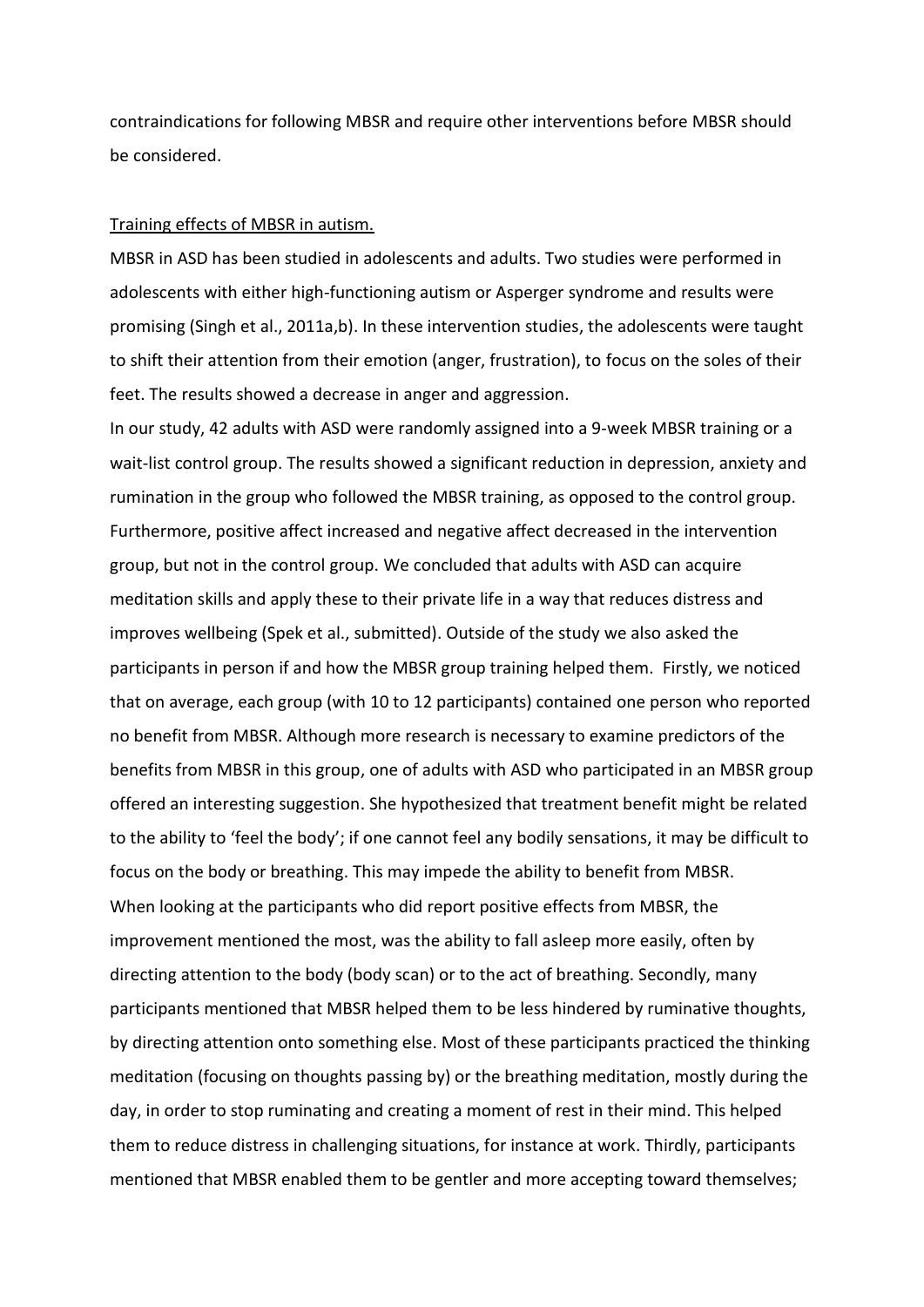some realized that they set their sights too high, which inevitably leads to failure and distress.

Before going to the conclusions, I would like to add that I really enjoyed giving MBSR to adults with ASD. I especially enjoy and envy their drive and sense of humor. An example of this, which I will never forget, is that during one of the training sessions, a participant of the group asked: 'what is a mantra?' My colleague trainer explained that a mantra is a word or sentence that you can repeat in your mind, which makes you feel better. Then another participant remarked (smiling): 'when I feel down, I'd rather imagine an image', while with his hands, he outlined a woman's body. At that moment, the man sitting next to me lights up and says: 'Ooh, a *woman*tra'.

In conclusion, MBSR seems an effective intervention for reducing co morbid symptoms of depression, anxiety and distress in high functioning adults with ASD. Furthermore, they are able to actively acquire techniques that can help them gain more control and positively influence their wellbeing.

#### **Literature:**

- Ghaziuddin, M., Ghaziuddin, N, & Greden, J. (2002). Depression in persons with autism: Implications for research and clinical care. *Journal of Autism and Developmental Disorders,* 4, 299-303.
- Singh, N.N., Lancioni, G.E., Manikam, R., Winton, A.S.W., Singh, A.N.A., Singh, J., & Singh, A.D.A. (2011) A mindfulness-based strategy for self-management of aggressive behavior in adolescents with autism. *Research in Autism Spectrum Disorders,* 5, 1153-1158.
- Singh, N.N., Lancioni, G.E., Singh, A.D.A., Winton, A.S.W., Singh, A.N.A., & Singh, J. (2011). Adolescents with Asperger syndrome can use a mindfulness-based strategy to control their aggressive behavior. *Research in Autism Spectrum Disorders,* 5, 1103-1109.
- Spek, A.A., Van Ham, N., & Nyklíček, I. Mindfulness-based stress reduction in adults with an autism spectrum disorder, a randomized controlled trial. *Submitted.*
- Weiss, J.A., & Lunsky, Y. (2010). Group cognitive behaviour therapy for adults with Asperger syndrome and anxiety or mood disorder: a case series. *Clinical Psychology and Psychotherapy,* 17, 438-446.